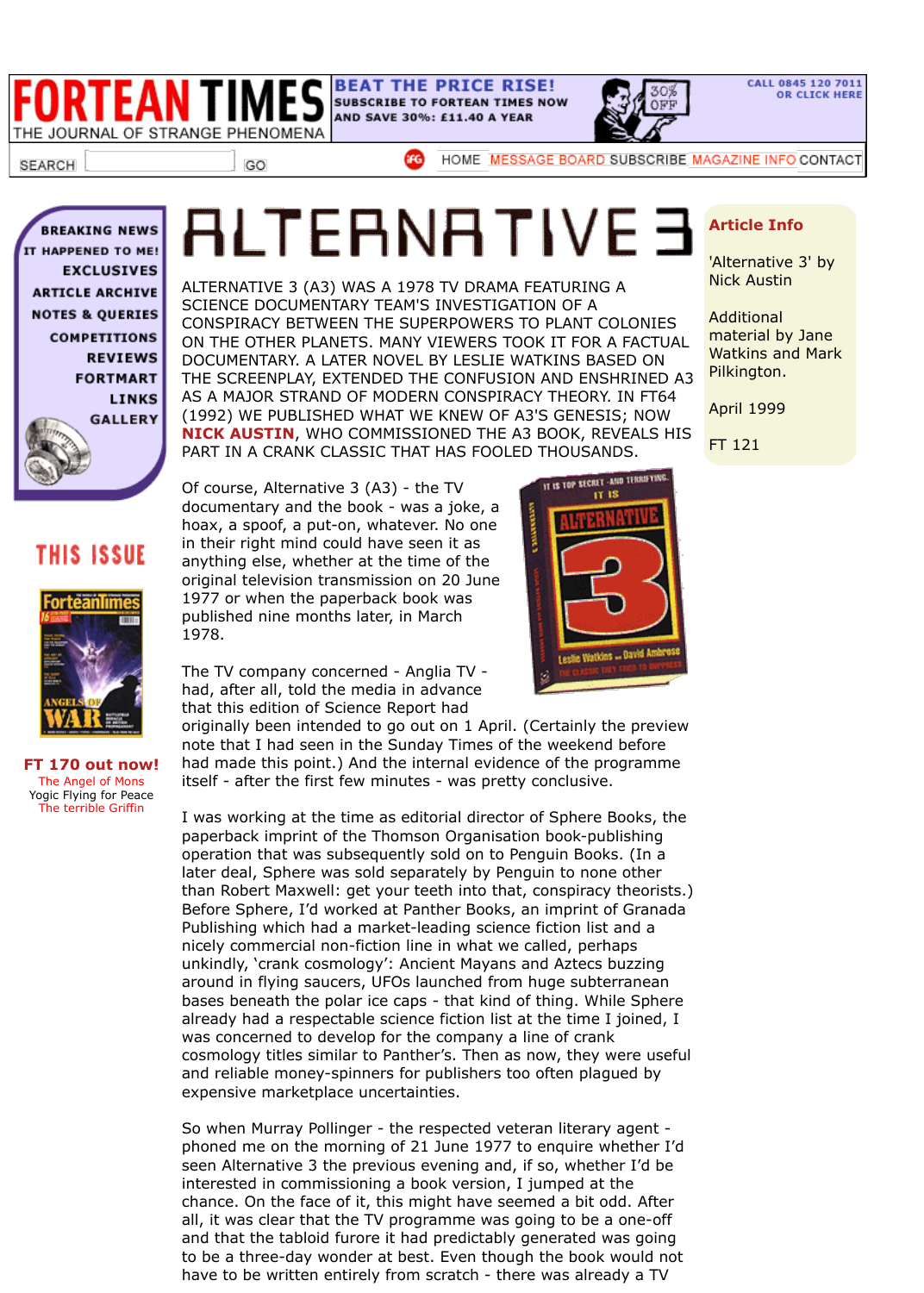script to provide a basic framework, obviously - it would have to be fleshed out considerably and written fast. To publish it properly would mean a nine-month gestation period between TV transmission and book publication.



On the face of it, I was looking at a TV tiein to a one-off programme that had been transmitted nine months before publication. Hardly the stuff of cutting-edge pulp-biz commercial savvy, you'd think. And, in the normal run of things, you'd be right. But there was something definitely different about A3 as a book proposition: I was convinced that the sheer outrageousness of

its concept gave it 'legs' that would ensure a viable and financially rewarding life for it in its own right. Fortunately, I was able to get my Sphere sales and marketing colleagues to agree and I duly entered into negotiations with Pollinger.

Mr. Pollinger - whose saturnine good looks and classy accent could have easily got him a part as a senior MI5 or MI6 agent in any of the classic espionage movies, or TV series - had lined up an experienced British journalist, Leslie Watkins, to do the novelisation of A3. Mr Watkins was then working on the Daily Mail and was already the author of several well-received thrillers. Once the deal had been struck, he set to work with consummate professionalism and delivered the text of the book version to me comfortably by the due date of early autumn 1977. As one might expect, his typescript needed the barest minimum of editorial work and went almost straight off to the typesetter.

The cover blurb and inside first-page copy was a joy to write: "Life on Earth is doomed… horrifying full story behind the explosive TV documentary… most astounding and frightening conspiracy ever… full awesome horror... the grim bite of terrible truth - a truth which is sure to be denied," etc. I realised at the time that the original back-cover categorisation - "World Affairs/Speculation" - was a bit cheeky but what the hell, I thought, why not get into the goddamned spirit of this thing?

At this point I'd better admit that my motives in taking on the book version of A3 were mixed. They weren't just commercial; ever since I'd first read the late, great Terry Southern's The Magic Christian in the mid-1960s I'd wanted a chance - just one chance - to take part in a Guy Grand-style prank. Those of you who've had the pleasure of reading The Magic Christian - a short novel with a natural built-in appeal to most Fortean Times readers, I'd imagine - will recall that 'Grand' Guy Grand is an outwardly gentle billionaire who loves to spend huge sums of money on 'making it hot for people' by staging a succession of truly outrageous large-scale practical jokes.

A3 seemed to me to offer the best chance I'd ever be likely to get to participate in a hoax of truly Guy Grand proportions - the best thing of its kind since Orson Welles's War of the Worlds radio broadcast [see FT120]. How could I resist? I couldn't, of course.



March 1978 came and with it publication of

the Sphere edition of Alternative 3 at a cover price of just 95p pretty standard in those days for a regular rack-size paperback, 240 pages long and with no illustrations. The most recent edition (1994) was published by Warner Books, the main paperback imprint of Little, Brown (UK), the company that acquired Sphere and a number of other Robert Maxwell publishing properties in the chaotic wake of Maxwell's disappearance. At the time of A3's original publication, no particularly special effort was made to promote it. Then, as now, publishers' big marketing budgets were reserved for major lead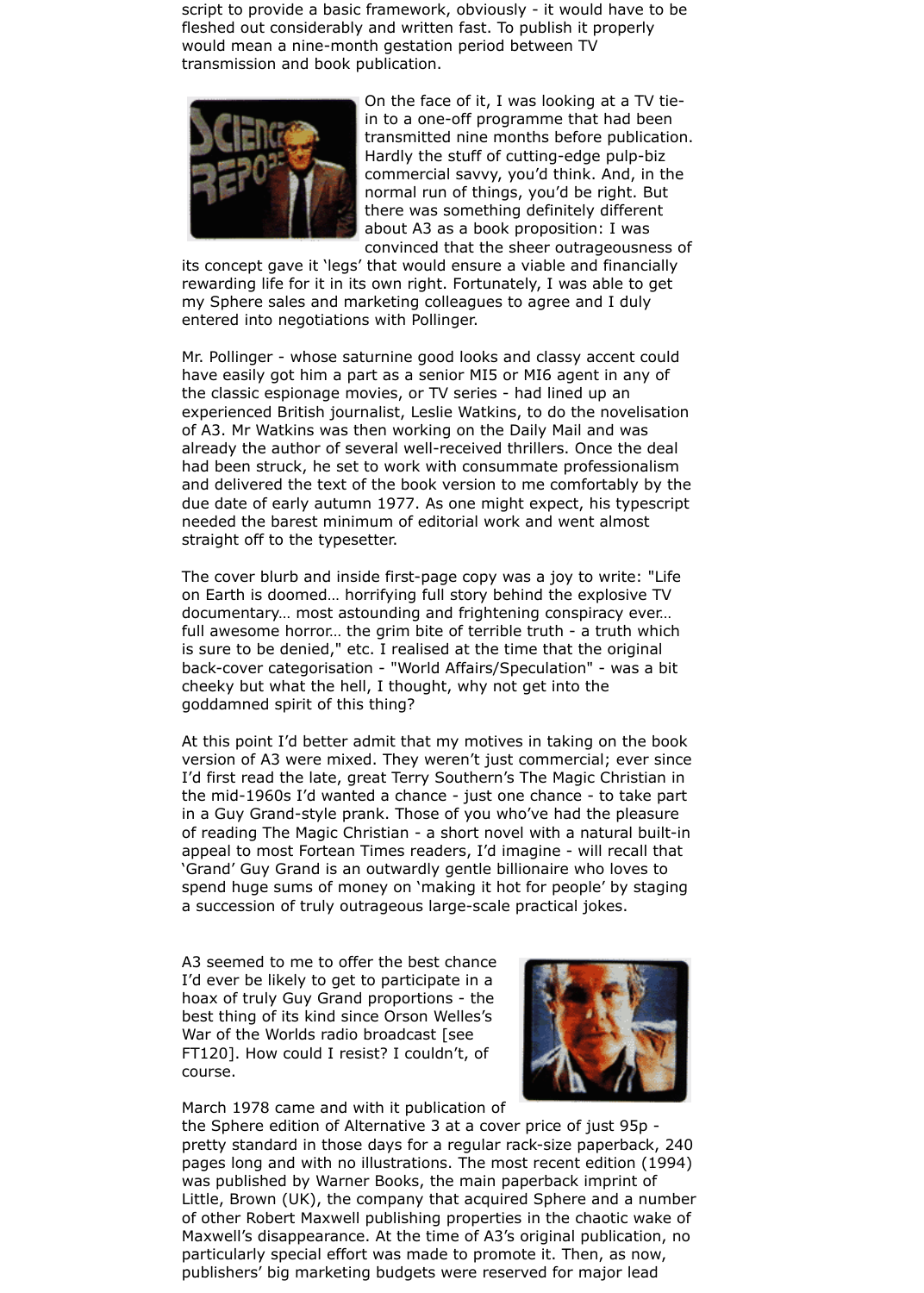titles and that spring Sphere had more than its fair share of bestsellers to look after - Close Encounters of the Third Kind (coincidentally - or was it? - the movie opened in the UK that same month) among them.

I had been looking forward with keen anticipation to a flood of letters from the green-and-purple-ink brigade in the weeks following publication of A3 and was disappointed and puzzled when, apparently, this failed to materialise.

I say 'apparently' because I learned, a few weeks later, that there had indeed been a deluge of letters and phone calls from 'concerned members of the public' but my zealously protective secretary whose first job in publishing this was, God help her - had been concerned not to bother me. She considered, reasonably enough, that this was a bizarre overkill response to just one of our new titles in a busy season; so she fielded the input of impassioned queries, pleas for more information and suchlike with heroic patience.



Finally, the pressure had become too much for even this stalwart operator (who went on subsequently to a distinguished career of her own as a commissioning editor). She turned to me for some background detail on the book, the better to cope with the ongoing hassles of dealing with callers and correspondents convinced either that Sphere had daringly exposed a monstrous

conspiracy by the government against its citizens or, somehow, was actually part of that same conspiracy. Or both at once. I was mightily relieved at this evidence of the desired response.

I was also delighted when, within weeks of publication, those rumours that have since become an integral part of the A3 mythology began to feed back into the Sphere offices. The lock-up garage "somewhere in North London" stuffed with printers' packs of the first edition… the pulping on government orders of that same first printing… the clandestine buying up from wholesalers and retailers by secret agents of all available unsold stock (new vistas of lucrative no-risk publishing began to reveal themselves to me)… wondrous stuff, all of it. Crazed, delusional - but pure magic, all the same - and, it cannot be too strongly stressed, genuinely spontaneous. Sphere had neither the time nor the resources to generate this kind of widespread whispering-campaign marketing effort. Anyway, there was obviously no need to.

The only unwelcome 'governmental' attention that came Sphere's way because of A3 took the mind-numbingly tedious form of a couple of (not very serious) threats of legal action from some provincial local authority Trading Standards Officers. These gents, acting as a result of protests lodged with them by members of the public who had failed signally to enter into the spirit of the affair, took exception to the use of the back-cover categorisation "World Affairs/Speculation". They claimed that this was a blatant misrepresentation of what was clearly a work of fiction. My basic publisher's reflex response - deny any and all liability - came swiftly into play here. But an even more basic reflex (to do with discretion as the better part of you know what) also kicked in: on future A3 reprints the categorisation was changed - in a deliberate attempt to confuse the issue still further - to "World Affairs/Fiction". (This has been changed again, sensibly enough, to plain "General Fiction" on the current Warner Books edition.)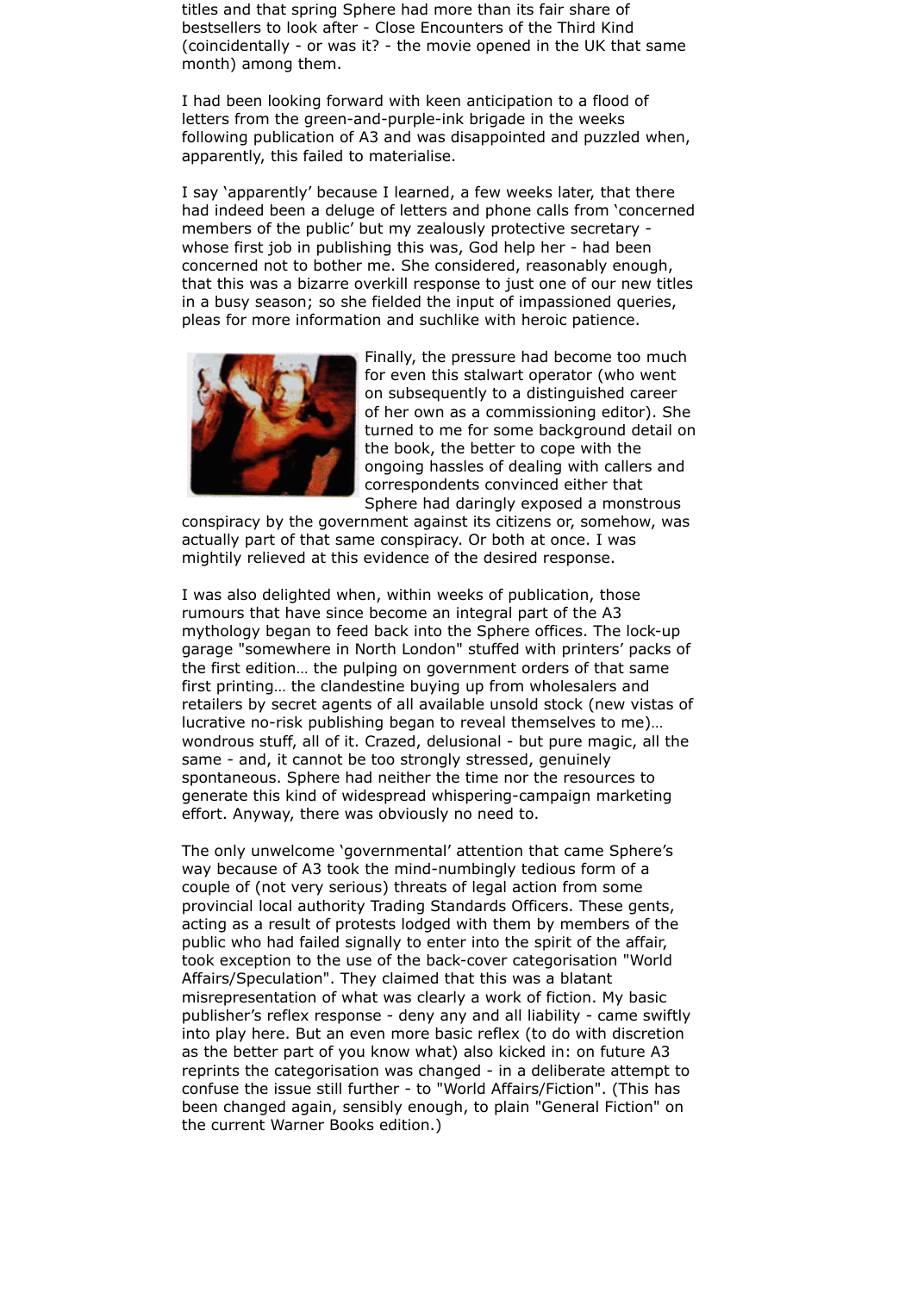My main attempt to enter, personally, into the spirit of things backfired badly and reflects absolutely no credit on me. A couple of months or so after A3's first publication, a letter on official headed paper from an address in Dublin arrived at the Sphere offices in Gray's Inn Road. Its complaint was essentially the same as that made by the Trading Standards Officers -



namely, that the back-cover categorisation was grossly misleading. More seriously, the writer of this letter claimed, it (the categorisation) could cause alarm and distress to those of the proverbial nervous disposition - elderly folk, for example. Whereas the writer himself was (of course) able to see A3 for what it was - a clever piece of fiction - nonetheless he was concerned for those of his constituents who might not be able to make the same distinction and who therefore might become upset at the horrific 'facts' exposed.

And so on. Fair enough point, when you think about it. The trouble was, I didn't think about it. Not hard enough, anyway. I showed the letter around the office to my editorial colleagues. "What the f- does he mean, 'my constituents'?" I asked.

One of my long-suffering co-workers raised his eyebrows in mild disbelief at this (perfectly genuine) display of crass ignorance and pointed to the two letters - TD - after the writer's name. "Come on, Nick," he chided gently. "Surely you…" But I didn't know these initials stood for Teachta Dála; he was the Irish equivalent of a member of parliament.



"Live and learn, eh?" says I. "Well, looks like we've got a live one here. Pity he's not one of our own Westminster bastards but I guess he'll have to do."

I returned to my cluttered desk, tucked my tongue firmly into my cheek and drafted a reply in which I rejected the TD's assertion that A3 was a work of fiction. I wrote that, while Sphere had not received one word of complaint or denial from any British government source about the book concerned, this silence was in itself ominous. Could it not be that, even now, the covert agencies accused in A3 were preparing 'terminal retribution' (I was particularly proud of that phrase, for some reason) against those responsible for their exposure?



This was bad enough. Worse was to come. While my colleagues clustered nervously around, I borrowed a lighted cigarette from my secretary and burnt a curving row of carefully spaced 'bullet' holes across my reply to the TD. Finally, feeling that a crowning touch was required - dredging up hazy memories of Ian Fleming's Live and Let Die ("Which finger do you use least, Mr

Bond?") - I nicked the tip of the little finger of my left hand with my